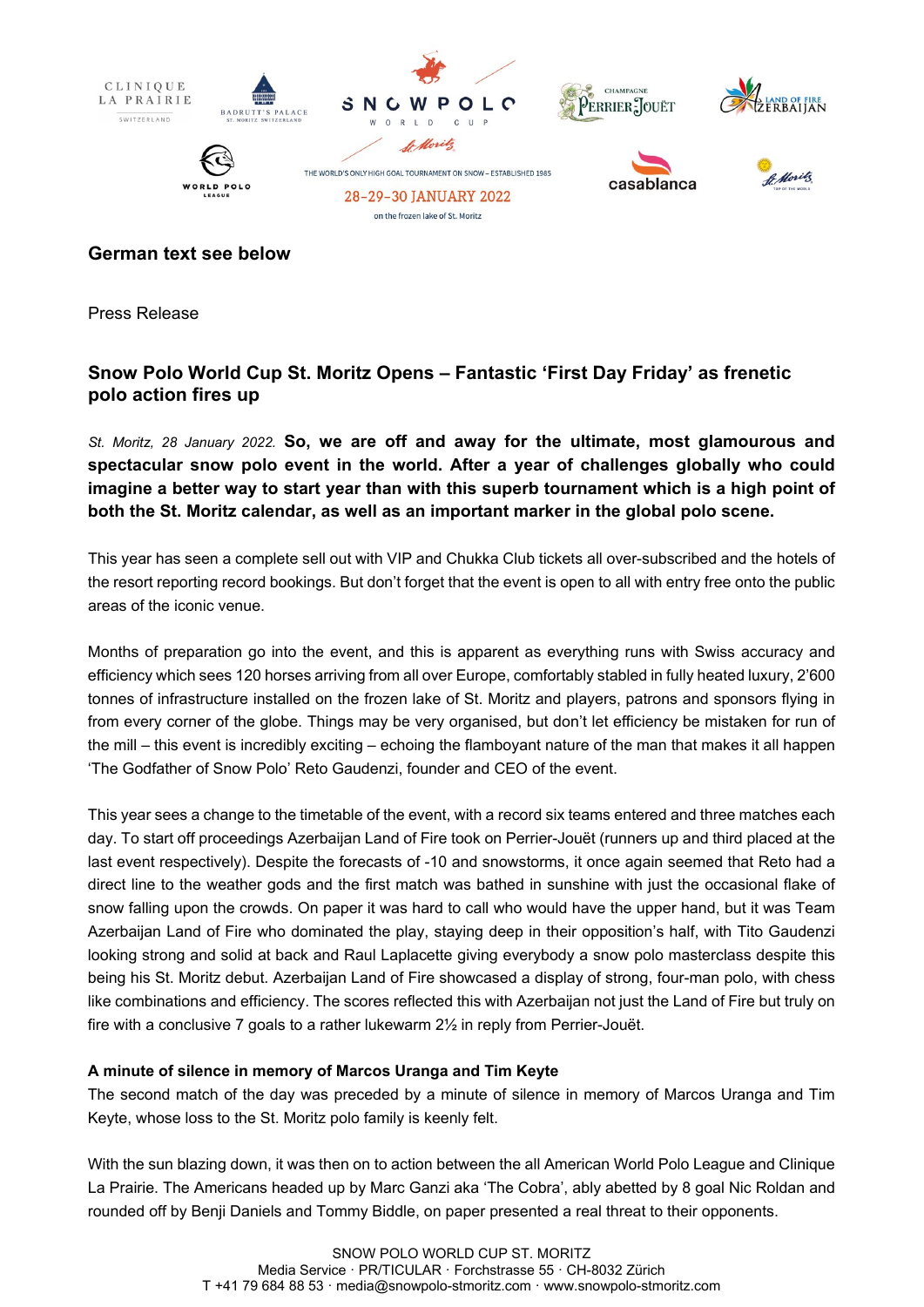

Nic Roldan is always exciting to watch, quicksilver fast, flamboyant bur hard to predict – the question was – could he bring form today? First to face them were the strong Clinique La Prairie, under the guidance of Max Charlton who has notched up wins here in 2013, 2014, 2015 and 2020 and this year teams up once again with 2020 winning teammate Robert Strom. 2022 is Dillon Bacon's St. Moritz debut, but the American is certainly once to watch, with top titles such as The Queen's Cup and French Open under his belt. Clinique La Prairie's fourth player is Aristide Faggionato who won the 2020 French Open with teammate Dillon Bacon and is also making his St. Moritz debut.

As both teams sized each other up, Clinique La Prairie raced ahead with Max Charlton dominating the scoreboard, expertly assisted by his teammates as Dillon Bacon scored in the opening minutes of the second chukka, with the foursome demonstrated strong connections between each other. The second half saw World Polo League trying to get back into the action, but eventually Roldan proved third time's lucky with a penalty conversion. Despite this, World Polo League struggled to get back into the game and despite a last-minute goal from Roldan, it was not enough meaning Clinique La Prairie secured a decisive victory, 8½-3, enforcing their dominance and making them ones to watch for the rest of the tournament.

### **"The polo gods are residing in Badrutt's Palace today."**

To conclude polo proceedings for today, Badrutt's Palace Hotel took on Casablanca. Uniquely featuring mother and son duo of Melissa (former winner of the tournament and acknowledged 'Queen of Snow Polo', and Grant Ganzi, alongside 8 goal powerhouse and snow polo expert Alejandro Novillo Astrada and newcomer to St. Moritz Jason Crowder they looked a strong team. Their opposition was in the form of Casablanca, bristling with an impressive armoury of players, including the only 10 goal player in the tournament, Sapo Caset, Misha Rodzianko – Russia's highest handicapped player, British Open winner Jimbo Fewser, Captained from the front by Ivan Romanovsky. Although play was relatively evenly matched between the two teams, four missed penalty goal shots from Casablanca meant that Badrutt's remained in the lead for the duration of the match. As Jan-Erik Franck 'The Voice of Polo' succinctly put it, "The polo gods are residing in Badrutt's Palace today." So it was that it was not Casablanca's day and the final score of 4-1 secured Badrutt's a place in tomorrow's Semi Finals.

Play continues tomorrow with World Polo League playing Perrier-Jouët at 11.00am local time, followed by Clinique La Prairie playing Casablanca to decide the first Semi Final and last but certainly not least at 12.15pm, Azerbaijan Land of Fire taking on Badrutt's Palace at 2.30pm for the second Semi Final for play tomorrow.

As ever, admission to the grounds of the Snow Polo World Cup St. Moritz is free.

### **All of the matches can be viewed live over the internet at www.pololine.tv**

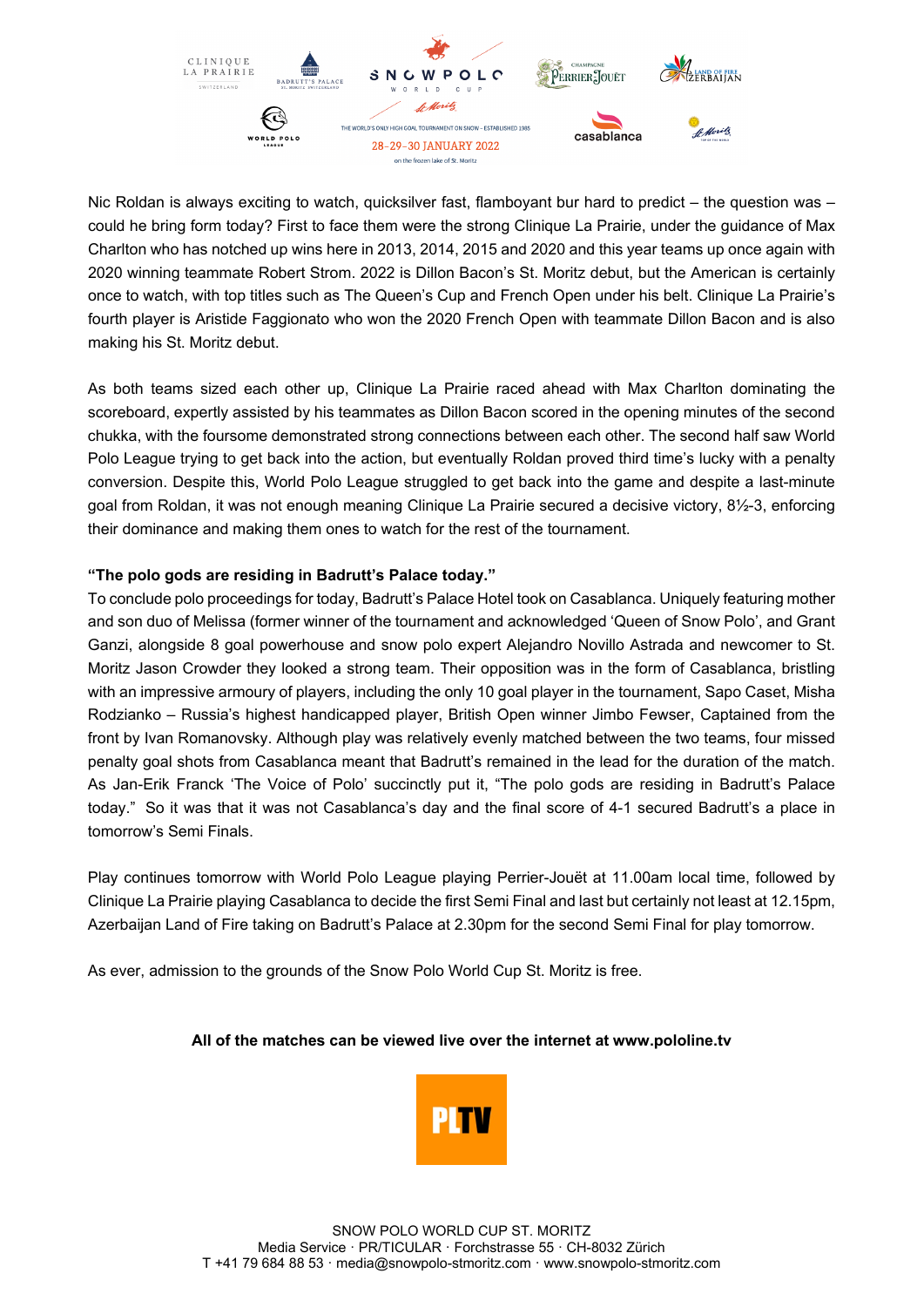

### **Sponsors and partners of the Snow Polo World Cup St. Moritz 2022**

| Team sponsors                       | Azerbaijan Land of Fire, Badrutt's Palace Hotel, Casablanca, Clinique La Prairie,<br>Champagne Perrier-Jouët, and World Polo League                                                                                                                                                                                        |
|-------------------------------------|----------------------------------------------------------------------------------------------------------------------------------------------------------------------------------------------------------------------------------------------------------------------------------------------------------------------------|
| Official outfitter                  | Casablanca                                                                                                                                                                                                                                                                                                                 |
| Trophy sponsors                     | Casablanca, CentraLab, Clinique La Prairie, Flexjet, and St. Moritz                                                                                                                                                                                                                                                        |
| Helmet sponsor                      | Flexjet                                                                                                                                                                                                                                                                                                                    |
| <b>Official hotels</b>              | Badrutt's Palace Hotel, Kulm Hotel St. Moritz, Kempinski Grand Hôtel des Bains,<br>Carlton Hotel, Suvretta House, Giardino Mountain, Crystal Hotel, Steffani Hotel,<br>Hotel Corvatsch, Hotel Laudinella, Hotel Sonne, Grace Hotels                                                                                        |
| Official partner hotel<br>in Zürich | <b>Hotel Schweizerhof</b>                                                                                                                                                                                                                                                                                                  |
| Official restaurants                | Chesa Veglia/Polo Bar, CHE CHA, El Paradiso, HATO                                                                                                                                                                                                                                                                          |
| Trophy sponsos                      | Clinique La Prairie, St. Moritz, CentraLab, Casablanca, Flexjet, Chopard                                                                                                                                                                                                                                                   |
| <b>Sponsors</b>                     | Maura Wasescha, Kessel/Maserati, Pernod Ricard Swiss, UBV Lanz AG, Sprüngli,<br>Azerbaijan Land of Fire, Doppelleu Boxer, Trois Pommes, Flexjet (helmet sponsor)                                                                                                                                                           |
| VIP catering                        | Badrutt's Palace Hotel                                                                                                                                                                                                                                                                                                     |
| Official car                        | Kessel/Maserati                                                                                                                                                                                                                                                                                                            |
| Official suppliers                  | Champagne Perrier-Jouët, Oona Caviar, Cecchetto, Sprüngli, Doppelleu Boxer,<br>Cigar Must, Villa Sandi                                                                                                                                                                                                                     |
| Official travel agency              | <b>ONE Luxury</b>                                                                                                                                                                                                                                                                                                          |
| Official medical partner            | Klinik Gut                                                                                                                                                                                                                                                                                                                 |
| Official lab partner                | CentraLab                                                                                                                                                                                                                                                                                                                  |
| <b>Exhibitors</b>                   | Casablanca, Maura Wasescha, Azerbaijan Land of Fire, Casino St. Moritz, Ender<br>Sport St. Moritz, Kessel/Maserati, Lagalene Milano, Villa Sandi                                                                                                                                                                           |
| Public catering                     | Badrutt's Palace Hotel & local partners                                                                                                                                                                                                                                                                                    |
| Supporters                          | Engadin, Gemeinde St. Moritz, Kanton Graubünden, St. Moritz, Lyceum Alpinum<br>Zuoz, O. Christoffel AG, Blasto                                                                                                                                                                                                             |
| Official affiliated club            | Polo Park & Country Club Zürich                                                                                                                                                                                                                                                                                            |
| Offical magazines                   | The Polo Magazine, Polo Times                                                                                                                                                                                                                                                                                              |
| Official TV partner                 | Pololine.tv                                                                                                                                                                                                                                                                                                                |
| Media partners                      | Weltwoche, The Polo Magazine, The Luxury Report, Pololine, Polo International,<br>Polo Quarterly, Polo International, Le Grand Mag, Polo Times, Polo&Luxury, La<br>Bocha, good style mag, ClassHorseTV, Polo & Lifestyle The London Magazine, La<br>Polo, Polo Lady Magazine, Bespoke Magazine, Excellence Magazine Luxury |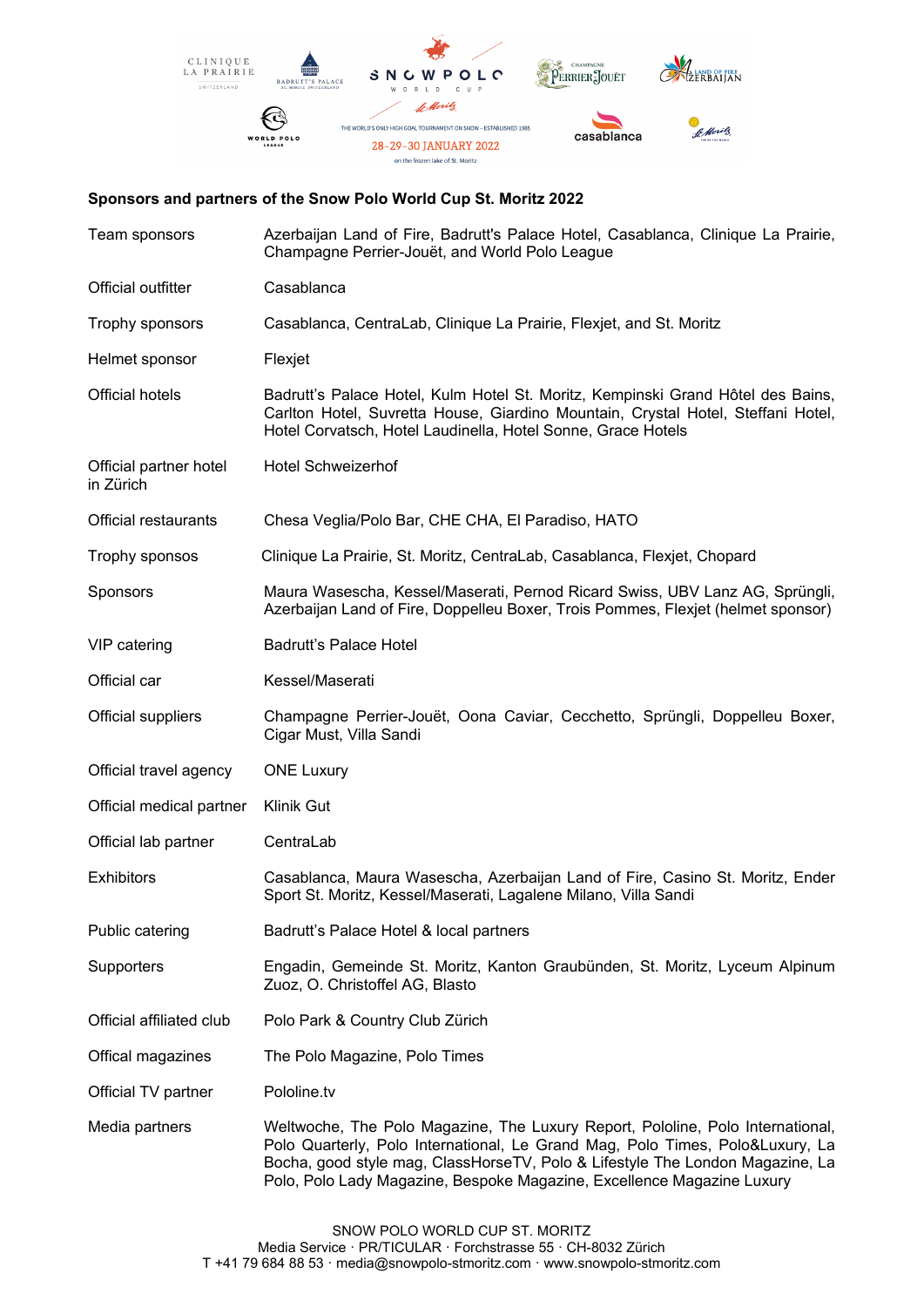

### **Snow Polo and the Evviva Polo St. Moritz Ltd**

1985 saw the first-ever polo competition and St. Moritz staging this world premiere. The Snow Polo World Cup has reigned over the last weekend in January in St. Moritz ever since. In 2014, leading exponents of snow polo in Switzerland founded Evviva Polo St. Moritz Ltd and signed a long-term contract with the town of St. Moritz, thus securing a sustained continuation of the Snow Polo World Cup St. Moritz. The Board of Directors consists of Dr Piero Dillier (President), Reto Gaudenzi (Vice-president and CEO), Arndt Küchel, and Andy Bihrer. Dr Thomas Rinderknecht and Peter A. C. Blum are on the Advisory Board; Jürg Reinger is the Managing Director. A well-rehearsed team of local hotels, businesses, and experts, the town of St. Moritz and its See Infra Ltd is working hand in hand with the organisers to carry out the tournament. For more information, visit [www.snowpolo-stmoritz.com.](http://www.snowpolo-stmoritz.com/) 

#### **Media office Snow Polo World Cup St. Moritz**

Katja Grauwiler +41 79 684 88 53 [media@snowpolo-stmoritz.com](mailto:media@snowpolo-stmoritz.com)

Medienmitteilung

# **37. Snow Polo World Cup St. Moritz 2022: Ein fantastischer erster Spieltag geprägt von intensiver Polo Action**

*St. Moritz, 28. Januar 2022.* **Nach einem Jahr voller Herausforderungen gibt es kaum eine bessere Art, das Polojahr zu starten als am glamourösesten und spektakulärsten Snow Polo Anlass der Welt: Der Snow Polo World Cup auf dem gefrorenen St. Moritzersee ist nicht nur ein Höhepunkt im St. Moritzer Eventkalender, sondern auch ein jährlicher Meilenstein in der Weltpoloszene.**

Das Turnier ist 2022 völlig ausverkauft – für die VIP und Chukker Club Tickets gibt es gar Wartelisten und die St. Moritzer Hotels verkünden Rekordbuchungszahlen. Abgesehen von diesen exklusiven Tickets ist der Einlass zum Event aber im gesamten Outdoor-Bereich wie immer kostenlos.

Dem dreitägigen Turnier gingen Monate intensiver Vorbereitung voraus. Alles läuft mit Schweizer Präzision und Effizienz; die 120 aus ganz Europa angereisten Polopferde sind in luxuriösen, geheizten Stallungen untergebracht, 2'600 Tonnen Infrastruktur wurden auf dem gefrorenen St. Moritzersee verbaut, Besucher und Sponsoren fliegen von rund um den Globus ein. Die gesamte Veranstaltung ist tadellos organisiert, doch Effizienz ist hier nicht gleichzusetzen mit nullachtfünfzehn – der mondäne Anlass bietet Spannung und Abwechslung – und widerspiegelt nicht zuletzt das extravagante Naturell des Mannes, der alles möglich macht: Reto Gaudenzi, der Erfinder des Snow Polo und CEO des Turniers. Neu in diesem Jahr ist der Spielmodus mit sechs statt vier Teams und jeweils drei Spielen pro Tag.

Das Turnier begann mit der Begegnung zwischen Azerbaijan Land of Fire und Perrier-Jouët (Zweit- bzw. Drittplatzierte des letzten Turniers). Statt dem vorhergesagten Schneesturm bei minus 10 Grad gab's einmal mehr eitel Sonnenschein; das Publikum liess sich durch ein paar gelegentliche Schneeflocken nicht beirren. Auf dem Papier schienen beide Mannschaften ebenbürtig. Aber das Team Azerbaijan Land of Fire dominierte das Spiel von Beginn weg und stand immer wieder tief in der gegnerischen Hälfte. Tito Gaudenzi schirmte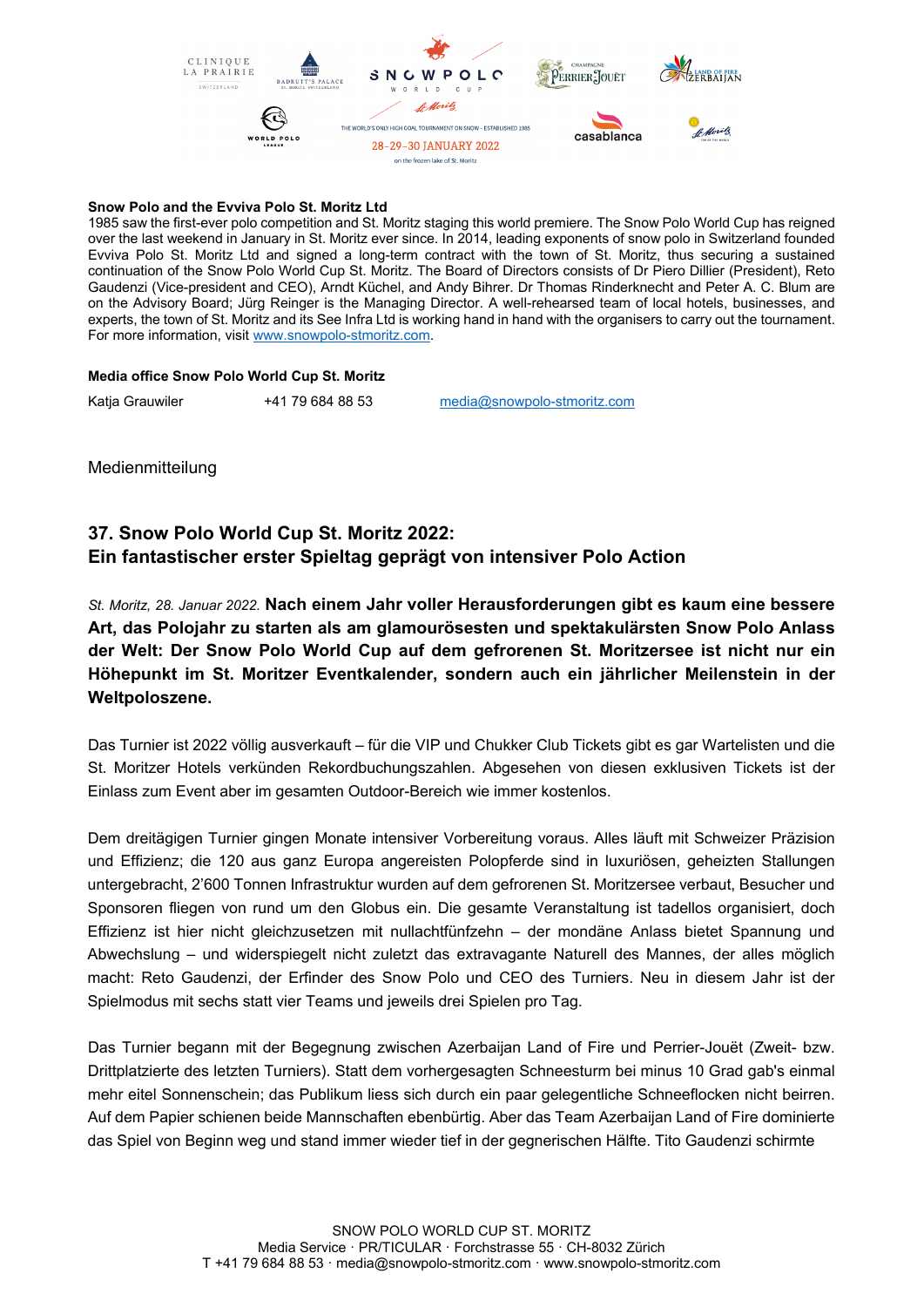

erfolgreich ab und Raul Laplacette demonstrierte Snow Polo vom Feinsten, obwohl er 2022 zum ersten Mal auf Schnee spielt. Die Mannschaft Azerbaijan Land of Fire bewies die Überragenheit eines starken Viermann-Zusammenspiels, spielte effizient und mit Schach-ähnlichen Spielzügen. Eine Spitzenleistung, die sich auch im Schlusstand zeigte: den 7 Toren von Azerbaijan konnte das Team Perrier-Jouët lediglich 2½ Tore entgegenhalten.

## **Schweigeminute in Gedenken an Marcos Uranga und Tim Keyte**

Vor dem zweiten Spiel des Tages wurde eine Schweigeminute in Gedenken an Marcos Uranga und Tim Keyte eingelegt, deren Verlust für die St. Moritzer Polofamilie sehr schmerzlich ist.

Bei strahlendem Sonnenschein kam es dann zum Spiel zwischen dem amerikanischen World Polo League-Team und Clinique La Prairie. Die Amerikaner, angeführt von Marc Ganzi alias «The Cobra», unterstützt von Nic Roldan (8 Tore) und vervollständigt durch Benji Daniels und Tommy Biddle, waren auf dem Papier eine echte Bedrohung für ihre Gegner.

Nic Roldan ist blitzschnell, extravagant und schwer einzuschätzen – und somit immer wieder spannend zu beobachten. Die Frage war nur, ob er heute in Form kommen würde. Der erste Gegner war das starke Clinique La Prairie-Team unter der Leitung von Max Charlton, der hier in St. Moritz 2013, 2014, 2015 und 2020 gewonnen hat und in diesem Jahr erneut mit seinem Teamkollegen Robert Strom, dem Sieger von 2020, antritt. Der Amerikaner Dillon Bacon gibt 2022 sein Debüt in St. Moritz und ist mit seinen Top-Titeln wie dem Queen's Cup und dem French Open sicherlich ein gern gesehener Gast. Der vierte Spieler von Clinique La Prairie ist Aristide Faggionato, der 2020 mit seinem Teamkollegen Dillon Bacon das French Open gewann und ebenfalls sein Debüt in St. Moritz gibt.

Als beide Teams sich gegenseitig abtasteten, ging Clinique La Prairie in Führung: Max Charlton dominierte, wobei er von seinen Teamkollegen gekonnt unterstützt wurde, während Dillon Bacon in den ersten Minuten des zweiten Chukkas traf. In der zweiten Halbzeit versuchte World Polo League, wieder ins Spiel zu kommen, doch Roldan konnte mit einem verwandelten Elfmeter den dritten Treffer erzielen. Dennoch kämpfte sich World Polo League zurück ins Spiel, und trotz eines Last-Minute-Treffers von Roldan reichte es nicht, so dass sich Clinique La Prairie einen entscheidenden 8½:3-Sieg sicherte, der die Dominanz des Teams untermauerte und es für den Rest des Turniers zu einem der Favoriten macht.

### **«Die Pologötter residieren heute im Badrutt's Palace»**

Zum Abschluss des heutigen Polotages trat das Badrutt's Palace Hotel gegen Casablanca an. Das einzigartige Mutter-Sohn-Duo Melissa (ehemalige Gewinnerin des Turniers und «Queen of Snow Polo») und Grant Ganzi bildeten zusammen mit dem 8-Goal-Kraftpaket und Schneepolo-Experten Alejandro Novillo Astrada und dem Neuankömmling in St. Moritz, Jason Crowder, ein starkes Team. Ihr Gegner war Casablanca, ein Team mit einem beeindruckenden Arsenal an Spielern, darunter der einzige 10-Tore-Spieler des Turniers, Sapo Caset, Misha Rodzianko (Russlands Spieler mit dem höchsten Handicap), British-Open-Sieger Jimbo Fewser und Ivan Romanovsky als Kapitän. Obwohl das Spiel zwischen den beiden Teams relativ ausgeglichen war, sorgten vier verschossene Strafstösse von Casablanca dafür, dass Badrutt's während des gesamten Spiels in Führung blieb. Jan-Erik «The Voice of Polo» Franck brachte es auf den Punkt: «Die Pologötter residieren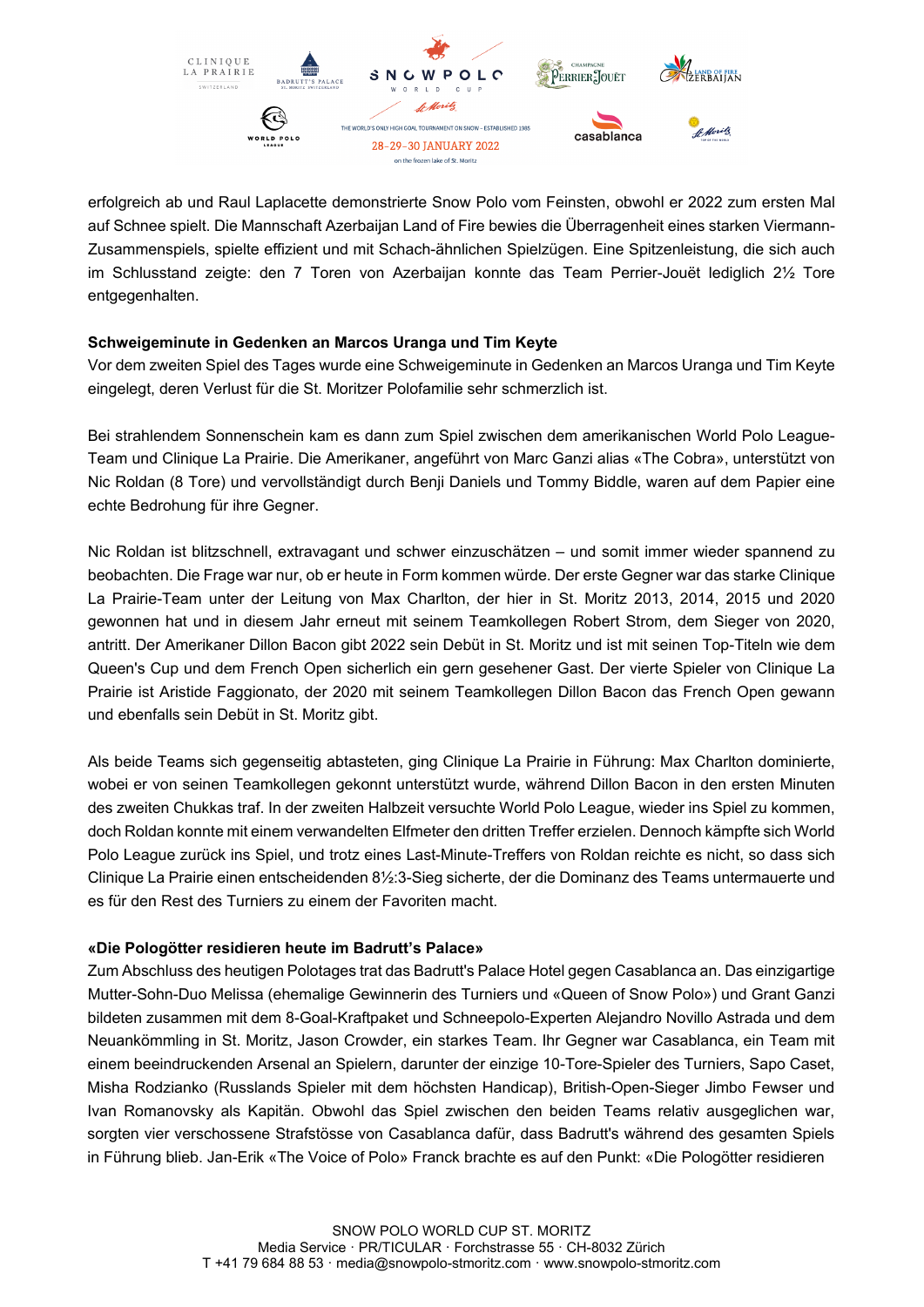

heute im Badrutt's Palace.» Es war also nicht der Tag von Casablanca, und der Endstand von 4:1 sicherte Badrutt's Palace einen Platz im morgigen Halbfinale.

Das Turnier wird am Samstag, 29. Januar, mit dem Spiel World Polo League gegen Perrier-Jouët um 11 Uhr Ortszeit fortgesetzt, gefolgt von Clinique La Prairie gegen Casablanca um 12.15 Uhr für das erste Halbfinale und zu guter Letzt treten um 14.30 Uhr im zweiten Halbfinale Azerbaijan Land of Fire und Badrutt's Palace gegeneinander an.

### **Alle Partien können auf [www.pololine.tv](http://www.pololine.tv/) via Internet Live Stream geschaut werden.**



### **Sponsoren und Partner des Snow Polo World Cup St. Moritz 2022**

| <b>Team Sponsoren</b>                       | Azerbaijan Land of Fire, Badrutt's Palace Hotel, Casablanca, Clinique La Prairie,<br>Champagne Perrier-Jouët und World Polo League                                                                                                  |
|---------------------------------------------|-------------------------------------------------------------------------------------------------------------------------------------------------------------------------------------------------------------------------------------|
| Offizieller Ausrüster                       | Casablanca                                                                                                                                                                                                                          |
| <b>Trophy Sponsoren</b>                     | Casablanca, CentraLab, Clinique La Prairie, Flexjet und St. Moritz                                                                                                                                                                  |
| Helm Sponsor                                | Flexjet                                                                                                                                                                                                                             |
| Offizielle Hotels                           | Badrutt's Palace Hotel, Kulm Hotel St. Moritz, Kempinski Grand Hôtel des Bains,<br>Carlton Hotel, Suvretta House, Giardino Mountain, Crystal Hotel, Steffani Hotel, Hotel<br>Corvatsch, Hotel Laudinella, Hotel Sonne, Grace Hotels |
| <b>Offizielles Partner-</b><br>Hotel Zürich | <b>Hotel Schweizerhof</b>                                                                                                                                                                                                           |
| Offizielle<br><b>Restaurants</b>            | Chesa Veglia/Polo Bar, CHE CHA, El Paradiso, HATO                                                                                                                                                                                   |
| <b>Trophy Sponsoren</b>                     | Clinique La Prairie, St. Moritz, CentraLab, Casablanca, Flexjet, Chopard                                                                                                                                                            |
| Sponsoren                                   | Maura Wasescha, Kessel/Maserati, Pernod Ricard Swiss, UBV Lanz AG, Sprüngli,<br>Azerbaijan Land of Fire, Doppelleu Boxer, Trois Pommes, Kessel, Flexjet<br>(Helmsponsor)                                                            |
| <b>VIP Catering</b>                         | <b>Badrutt's Palace</b>                                                                                                                                                                                                             |
| <b>Official Car</b>                         | Kessel/Maserati                                                                                                                                                                                                                     |
| Offizielle Lieferanten                      | Champagne Perrier-Jouët, Oona Caviar, Cecchetto, Sprüngli, Doppelleu Boxer, Cigar<br>Must, Villa Sandi                                                                                                                              |
| Offizielle Reiseagentur ONE Luxury          |                                                                                                                                                                                                                                     |

SNOW POLO WORLD CUP ST. MORITZ Media Service · PR/TICULAR · Forchstrasse 55 · CH-8032 Zürich T +41 79 684 88 53 · media@snowpolo-stmoritz.com · www.snowpolo-stmoritz.com